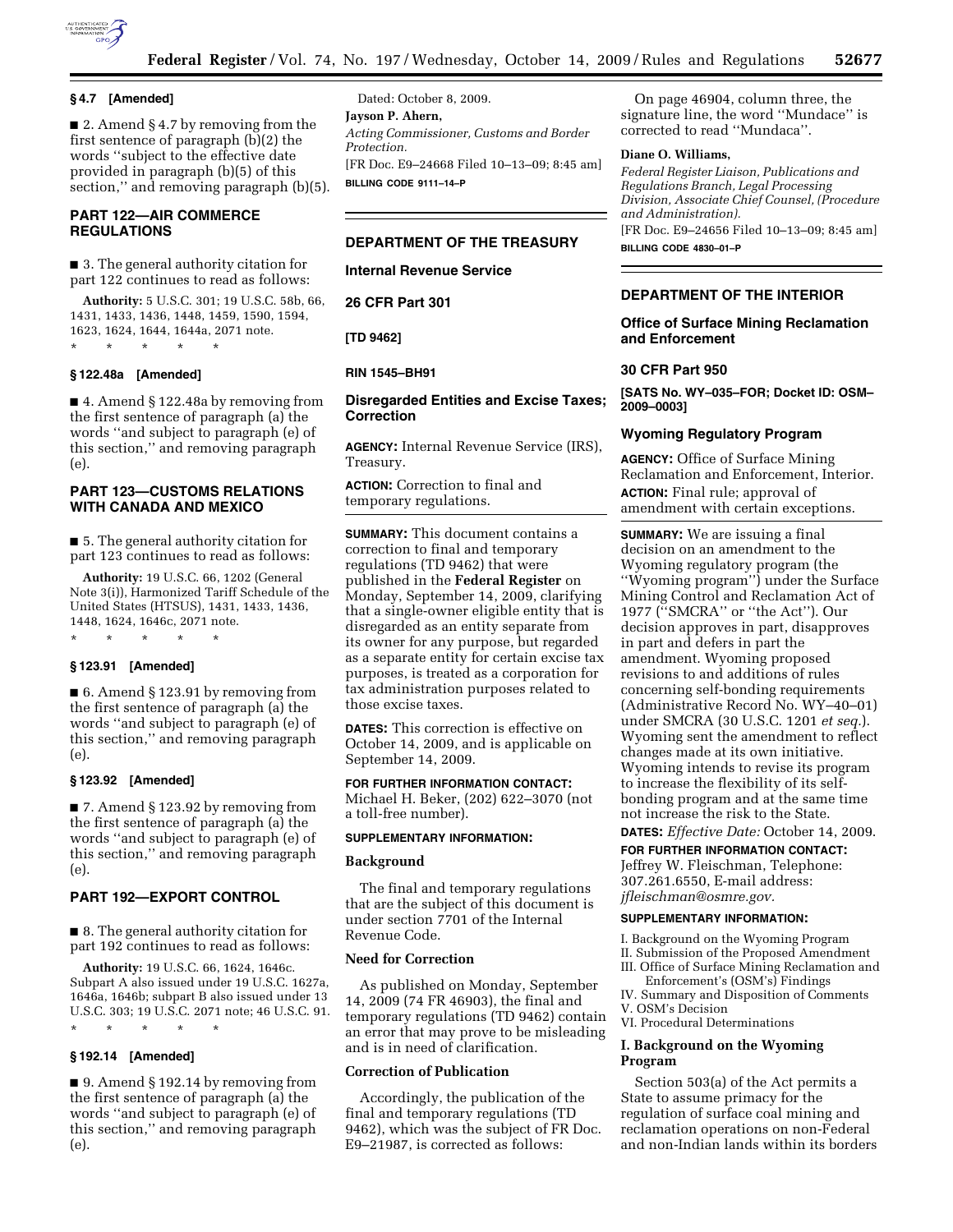by demonstrating that its State program includes, among other things, ''a State law which provides for the regulation of surface coal mining and reclamation operations in accordance with the requirements of this Act \* \* \*; and rules and regulations consistent with regulations issued by the Secretary pursuant to this Act.'' See 30 U.S.C. 1253(a)(1) and (7). On the basis of these criteria, the Secretary of the Interior conditionally approved the Wyoming program on November 26, 1980. You can find background information on the Wyoming program, including the Secretary's findings, the disposition of comments, and the conditions of approval of the Wyoming program in the November 26, 1980, **Federal Register** (45 FR 78637). You can also find later actions concerning Wyoming's program and program amendments at 30 CFR 950.12, 950.15, 950.16, and 950.20.

#### **II. Submission of the Proposed Amendment**

By letter dated March 7, 2006, Wyoming submitted a proposed amendment to its program rules concerning self-bonding requirements (Administrative Record No. WY–40–01) under SMCRA (30 U.S.C. 1201 *et seq.*). Wyoming sent the amendment to reflect changes made at its own initiative. The provisions of Wyoming's Coal Rules and Regulations that Wyoming proposed to revise and add were: Chapter 1, Section 2(k), definition of the term ''bond;'' Chapter 11, Section 2(a)(vii)(A), dealing with self-bonding application informational requirements concerning certain indicators of financial strength of an applicant; Chapter 11, Section  $2(a)(xii)(A)$ , dealing with certain selfbonding mandatory criteria, including various ratio measures of financial strength and percent limits of selfbonding obligations versus percent of tangible net worth for operator selfbonding applicants; Chapter 11, Section 2(a)(xii)(B), dealing with certain selfbonding mandatory criteria, including various ratio measures of financial strength and percent limits of selfbonding obligations versus percent of tangible net worth for parent corporate guarantor self-bonding applicants; Chapter 11, Section 2(a)(xii)(D), dealing with self-bonding application informational requirements for selfbonding operator applicants that choose to include assets outside of the United States in establishing their tangible net worth; and Chapter 11, Section 2(a)(xii)(E), detailing information that the regulatory authority will require if it accepts a foreign parent or non-parent corporate guarantee.

We announced receipt of the proposed amendment in the April 21, 2006 **Federal Register** (71 FR 20604), provided an opportunity for a public hearing or meeting on its substantive adequacy, and invited public comment on its adequacy (Administrative Record No. WY–40–07). Because no one requested a public hearing or meeting, none was held. The public comment period ended on May 22, 2006. We received comments from two mining associations and one Federal agency.

During our review of the amendment, we identified concerns relating to the newly-created provisions of Wyoming's Coal Rules and Regulations at Chapter 11, Section  $2(a)(xii)(D)$  and  $(E)$  that would authorize the Administrator to accept guarantees from foreign companies for self-bonds for domestic mining companies and allow the inclusion of foreign assets as part of a company's tangible net worth when determining eligibility to guarantee a self-bond. We notified Wyoming of our concerns by letter dated May 26, 2006 (Administrative Record No. WY–40–08).

Wyoming responded in a letter dated June 23, 2006, by submitting additional explanatory information in lieu of changing the proposed rule language, as we suggested in our issue letter (Administrative Record No. WY–40–09).

Based upon Wyoming's additional explanatory information for its amendment, we reopened the public comment period in the July 31, 2006 **Federal Register** (71 FR 43092); Administrative Record No. WY–40–10). The public comment period ended on August 15, 2006. We received comments from one industry group.

In separate letters dated September 20, 2007 and May 13, 2008, we requested that Wyoming clarify the characterization and meaning of its ''Statement of Reasons'' and rationale that was submitted in support of the proposed rule changes at Chapter 11, Section 2(a)(xii)(A) and (B) concerning tangible net worth limits (Administrative Record Nos. WY–40–13 and WY–40–15). Wyoming responded to our requests on March 24 and July 1, 2008, respectively (Administrative Record Nos. WY–40–14 and WY–40– 16), and are discussed in Finding III.A.3. below.

### **III. OSM's Findings**

30 CFR 732.17(h)(10) requires that State program amendments meet the criteria for approval of State programs set forth in 30 CFR 732.15, including that the State's laws and regulations are in accordance with the provisions of the Act and consistent with the requirements of 30 CFR Part 700. In 30

CFR 730.5, OSM defines ''consistent with'' and ''in accordance with'' to mean (a) with regard to SMCRA, the State laws and regulations are no less stringent than, meet the minimum requirements of, and include all applicable provisions of the Act and (b) with regard to the Federal regulations, the State laws and regulations are no less effective than the Federal regulations in meeting the requirements of SMCRA.

Following are the findings we made concerning the amendment under SMCRA and the Federal regulations at 30 CFR 732.15 and 732.17.

# *A. Revisions to Wyoming's Rules That Are Not the Same as the Corresponding Provisions of SMCRA and/or the Federal Regulations*

1. Chapter 1, Section 2(k), Definition of ''Bond''

In addition to several format changes, the Wyoming Land Quality Division (LQD), at its own initiative, proposes to revise its rules at Chapter 1, Section 2(k). The currently approved Wyoming provision at Chapter 1, Section 2(k) is in accordance with the Federal counterpart provision at 30 CFR 800.12 and defines ''bond'' to include surety bonds, letters of credit, cash, or a combination of any of these bonding methods in lieu of a surety bond or self-bond instrument. Wyoming proposes to expand the definition of ''bond'' to allow the Administrator to accept alternative financial assurances which provide comparable levels of assurance for reclamation performance, and require OSM approval of the alternative assurances. As proposed, the definition of ''bond'' at Chapter 1, Section 2(k) would read as follows:

(k) ''Bond'' means a surety or self-bond instrument by which the permit applicant assures faithful performance of all requirements of the Act, all rules and regulations promulgated thereunder, and the provisions of the permit and license to mine. The term shall also include the following, which the operator has deposited with the Department of Environmental Quality in lieu of a Surety Bond or Self-Bond Instrument:

- *(i)* Federal insured certificates of deposit*; (ii)* Cash*;*
- *(iii)* Government securities*;*
- *(iv)* Irrevocable letters of credit*;*

*(v)* An alternative method of financial assurance that is acceptable to the Administrator and provides for a comparable level of assurance for performance of reclamation obligations. The alternative method of financial assurance must first be approved by the Office of Surface Mining*;* or

*(vi)* A combination of any of these bonding methods.

In its ''Statement of Reasons,'' the LQD notes that the proposed rule allows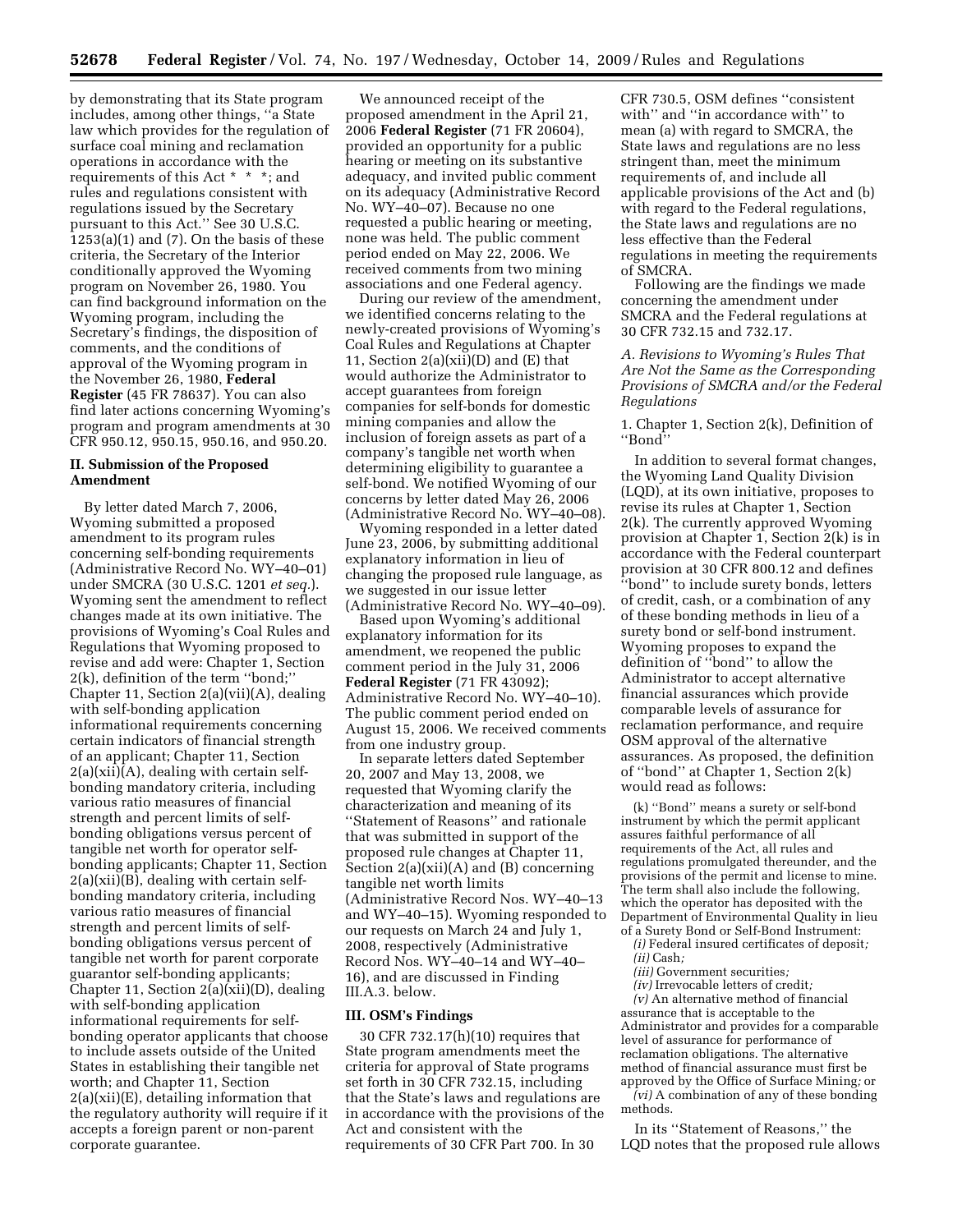for some flexibility in evaluating alternative financial assurances but still requires OSM approval before the instruments may be accepted. OSM evaluates alternative bonding systems to assure that the regulatory authority will have sufficient money available to complete the reclamation plan for any areas which may be in default at any time, and provide a substantial economic incentive for the operator to comply with all reclamation provisions.

The Federal regulations at 30 CFR 800.12 provide that the regulatory authority may allow for—

(a) A surety bond;

(b) A collateral bond;

(c) A self-bond; or

(d) A combination of any of these bonding methods.

The preamble to 30 CFR 800.12 states that the rule lists the three types of bonds mentioned because those are three types authorized under section 509 of SMCRA. See the July 19, 1983 **Federal Register** (48 FR 32940). However, section 509(c) also provides that the Secretary may approve, as part of a State or Federal program, an alternative system that will meet the objectives and purposes of the bonding program under section 509. An alternative bonding system must meet the requirements of section 509(c) of the Act, as implemented by 30 CFR 800.11(e), in order to be approved by the Secretary. See the August 10, 1983 **Federal Register** (48 FR 36418).

The Federal regulations at 30 CFR 800.11(e) establish the criteria for approval of an alternative bonding system. Specifically, an alternative bonding system must assure (1) that the regulatory authority will have available sufficient money to complete the reclamation plan for any areas which may be in default at any time; and (2) that the alternative will provide a substantial economic incentive for the permittee to comply with all reclamation provisions.

Wyoming's proposed rule change is too general to meet those standards for approval. Wyoming does not identify a specific alternative bonding system in its proposed rule. Rather, it allows a permit applicant to submit an undefined alternative method of financial assurance that has not yet been approved by the Office of Surface Mining as part of the Wyoming program to the LQD Administrator for acceptance. Consistent with the state program amendment process outlined at 30 CFR 732.17, an alternative method of financial assurance (*i.e.,* an alternate bonding system) must be approved by OSM as part of a state program before it can be implemented. For example, if

and when Wyoming submits a specific alternative method of financial assurance (*i.e.,* an alternate bonding system) to us, we will review that submittal as a proposed state program amendment to ensure that it meets the criteria in 30 CFR 800.11(e). If we ultimately approve Wyoming's submission as part of its program, only then will the Administrator have the authority to accept and implement the alternative method of financial assurance when it is submitted by an applicant. In this respect, nothing is gained by the current Wyoming proposal. For the reasons discussed above, we are deferring our decision on Wyoming's proposed rule change as it is not ripe for making a determination at this time.

### 2. Chapter 11, Section 2(a)(vii)(A), Rating Organizations

At its own initiative, Wyoming proposes to revise its rules at Chapter 11, Section 2(a)(vii) which specifies informational requirements for selfbond applications. Among other things, an operator self-bonding applicant must submit information establishing that it meets one of three criteria related to financial strength in its application. This proposed rule change would modify the alternate financial criterion dealing with ratings by certain statistical ratings organizations.

The current Wyoming regulations provide that, as one of the three alternate showings required under Section 2(a)(vii), an operator must show that it has a rating for all bond issuance actions over the past five years of ''A'' or higher as issued by either Moody's Investor Service (Moody's) or Standard and Poor's Corporation (Standard and Poor's). Wyoming proposes to amend paragraph (A) to allow operators to use any ''nationally-recognized statistical rating organization'' (NRSRO) as approved by the Securities and Exchange Commission (SEC), if acceptable to the regulatory authority, to establish its rating for all bond issuance actions over the past five years. If an SEC-approved NRSRO acceptable to the regulatory authority uses a rating system different from Moody's and Standard and Poor's, the operator must show that its rating by the NRSRO is equivalent to a rating of ''A'' or higher by either Moody's or Standard and Poor's.

In its ''Statement of Reasons,'' the LQD notes that the proposed rule change incorporates the provision that any alternate firm must be acceptable to the regulatory authority to qualify, which allows for case-by-case evaluations. Further, the alternative organization's rating designation must

be evaluated against Moody's or Standard and Poor's designations to ensure consistency and, since various rating organizations with strong credentials are available, the options for rating should not be limited to only two firms.

The counterpart Federal self-bonding regulations at 30 CFR 800.23(b)(3) also specify informational requirements for self-bond applications and require that applicants submit information establishing that they meet one of three criteria related to financial strength in their application. The Federal financial criterion in subparagraph (i), dealing with ratings by certain statistical ratings organizations, requires that an applicant for a self-bond (or its parent corporation guarantor or other corporate guarantor) have ''a current rating for its most recent bond issuance of 'A' or higher as issued by either Moody's Investor Service or Standard and Poor's Corporation.''

The rationale for that regulation is set forth in the preamble at 48 FR 36422 (August 10, 1983):

A rating by Standard and Poor's or Moody's of ''A'' or higher under Section 800.23(b)(3)(i) and a tangible net worth of at least four times the bond amount under Section 800.23(d) together will assure a low risk of company bankruptcy for those companies choosing to qualify under Section 800.23(b)(3)(i), rather than under Section 800.23(b)(3)(ii) or (iii). In order to rate the bond issuance of a company, these ratings services do thorough studies of the financial records of the issuing firms to determine ability to repay the bonds. The services are relied upon heavily by creditors and maintain a high rate of predictive success.

On September 29, 2006, the President signed the Credit Rating Agency Reform Act of 2006 into law (Pub. L. 109–291, 16 Stat. 1327). The law was enacted to, among other things, ''improve ratings quality for the protection of investors and in the public interest by fostering accountability, transparency, and competition in the credit rating industry.'' *Report of the Senate Committee on Banking, Housing and Urban Affairs to Accompany S. 3850,*  Credit Rating Agency Reform Act of 2006, S. Report No. 109–326, 109th Cong. 2d Sess. (Sept. 6, 2006), p. 1. On June 18, 2007 (72 FR 33564), the SEC adopted final regulations implementing the new law.

On June 28, 2007, the SEC announced that seven (7) credit rating agencies previously identified as NRSRO's (Moody's Investors Service; Standard & Poor's Rating Services; Fitch, Inc.; A.M. Best Co., Inc.; DBRS (Dominion Bond Rating Service Limited); Japan Credit Rating Agency, Ltd.; and Rating and Investment Information, Inc.) could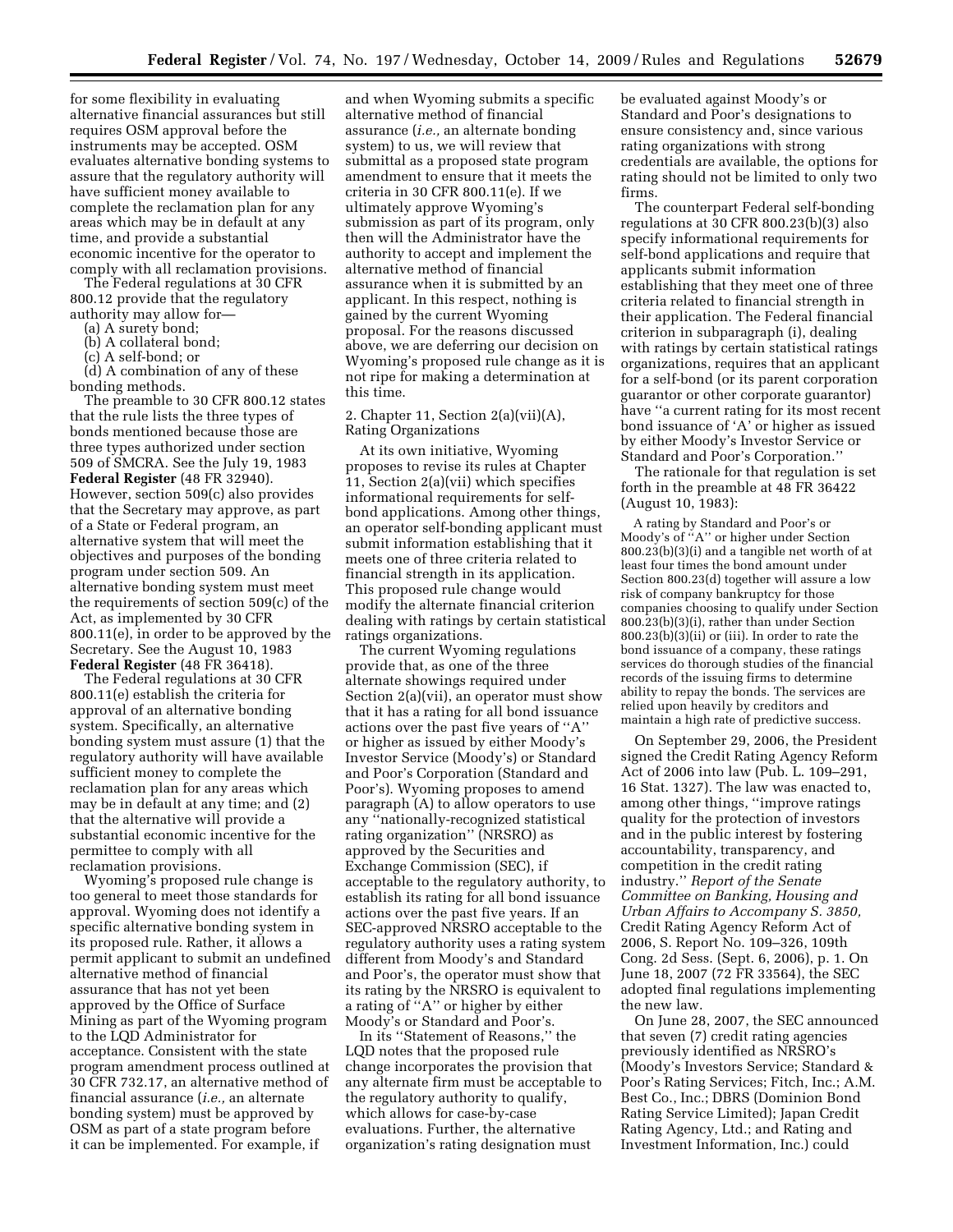continue to represent themselves or act as NRSROs while the SEC processed their registration applications. *SEC Allows Existing Credit Rating Agencies to Act as NRSROs,* Dechert on Point (July 2007).

Moody's and Standard and Poor's have over 80% of the credit rating industry market share as measured by revenues according to the *Report of the Senate Committee on Banking, Housing and Urban Affairs to Accompany S. 3850,* Credit Rating Agency Reform Act of 2006, S. Report No. 109–326, 109th Cong. 2d Sess. (Sept. 6, 2006). One of the purposes of the Credit Rating Agency Reform Act of 2006 was to open up the credit rating industry to competition. Wyoming's proposed amendment allows an operator to use bond ratings from an NRSRO only if it is both approved by the SEC and acceptable to the regulatory authority, and thereby ensures that only ratings by reliable NRSRO's are used as a measure of a company's financial strength. We find that Wyoming's proposed rule change is consistent with the Credit Rating Agency Reform Act of 2006 and its implementing regulations and that its adoption will not make Wyoming's rules less effective than the corresponding Federal regulations at 30 CFR 800.23(b)(3)(i) and (c). We approve Wyoming's proposed rule change.

3. Chapter 11, Section  $2(a)(xii)(A)$  &  $(B)$ , Tangible Net Worth Limits

At its own initiative, Wyoming proposes to revise its rules at Chapter 11, Section  $2(a)(xii)(A)$  and  $(B)$ . Wyoming's existing language at Chapter 11, Section  $2(a)(xii)(A)$  and  $(B)$  is substantively identical to Federal counterpart provisions at 30 CFR 800.23(d). Chapter 11, Section  $2(a)(xii)(A)$  and  $(B)$  set forth certain restrictions on the regulatory authority's authority to accept self-bonds from operators and parent guarantors as follows:

(A) For the Administrator to accept an operator's self-bond, the total amount of the outstanding and proposed self-bonds of the operator shall not exceed 25 percent of the operator's tangible net worth in the United States, or

(B) For the Administrator to accept a parent corporate guarantee, the total amount of the parent corporation guarantor's present and proposed self-bonds and guaranteed selfbonds shall not exceed 25 percent of the parent corporate guarantor's tangible net worth in the United States.  $*$ 

Wyoming proposed to amend these provisions so as to provide operators and parent guarantors greater selfbonding capability if the operator or parent guarantor meets more stringent financial standards. Wyoming proposed to amend its regulations at Chapter 11, Section 2(a) (xii) (A) and (B) by adding language as follows:

(A) For the Administrator to accept an operator's self-bond, the total amount of the outstanding and proposed self-bonds of the operator shall not exceed 25 percent of the operator's tangible net worth in the United States, however the Administrator may allow for an increase in the self-bond amount to 35 percent of tangible net worth for operators that have a ratio of total liabilities to net worth of 1.5 or less and a ratio of current assets to current liabilities of 1.7 or greater, or

(B) For the Administrator to accept a parent corporate guarantee, the total amount of the parent corporation guarantor's present and proposed self-bonds and guaranteed selfbonds shall not exceed 25 percent of the parent corporate guarantor's tangible net worth in the United States, however the Administrator may allow for an increase in the self-bond amount to 30 percent of tangible net worth for operators that have a ratio of total liabilities to net worth of 1.5 or less and a ratio of current assets to current liabilities of 1.7 or greater, or

Thus, under Wyoming's proposed amendment, operators and parent guarantors would be allowed to selfbond up to 35% and 30%, respectively, of their tangible net worth if they have both a ratio of total liabilities to net worth of 1.5 or less and a ratio of current assets to current liabilities of 1.7 or greater. The proposed ratios are intended to represent an increase in financial stability over the current ratios.

To approve Wyoming's proposal, OSM must base its decision on the information contained in the State submission of the amendment. The record needs to contain sufficient information and data to support the conclusion that the State's proposal is as effective in meeting the requirements of the Act as are the Federal regulations. OSM can assist the States with compilation of information and data, but it remains the responsibility of the State seeking approval of an alternative to establish the necessary record.

In its ''Statement of Reasons,'' the LQD indicates that the proposed rule changes would strengthen the existing regulatory framework and permit a company that can demonstrate greater financial strength than is required by the existing rules to be granted additional self-bonding capacity. In order to measure the additional financial strength of a company with the proposed alternative credit ratios, the LQD relies on recent studies completed by Standard and Poor's and Moody's that analyzed credit ratios and credit default probabilities by rating

categories. The LQD maintains the studies indicate that tightening the Liability to Net Worth Ratio (ratio of liabilities to net worth) from 2.5 to 1.5 is equivalent to a company moving from a non-investment grade rating to an investment grade rating, and that the probability of a credit default is reduced by more than half. Although the studies do not address the additional liquidity demonstrated by a Current Ratio (ratio of current assets to current liabilities) of 1.7 or better, the LQD states that the proposed current ratio would add to a company's financial ability to honor its immediate commitments. The LQD used the rating organization studies to compare default rates for companies with the existing and proposed Liabilities to Net Worth ratios. The LQD states that the stronger ratios provide more than enough protection to assure that the State is taking no more risk than it would under the existing rules, and that the approximate 40% strengthening of the financial ratios (from 2.5 to 1.5 for the Liability to Net Worth Ratio and 1.2 to 1.7 for the Current Ratio) should allow for at least a 40% increase in selfbonding capacity (25% to 30% or 35% of Net Worth).

In letters dated March 24 and July 1, 2008, Wyoming responded to OSM's requests by providing additional analysis and including specific references to the Standard and Poor's and Moody's studies as the basis for some of the statements in the ''Statement of Reasons.''

Wyoming states that a 40% reduction in the ratio of liabilities to net worth equates to a 40% increase in financial strength. Under the proposal Wyoming states this justifies a 40% increase in self bond measured against net worth.

The Federal self-bonding rules establish minimum criteria for allowing an applicant for a surface coal mining and reclamation operation permit to self-bond.

States are not required to adopt self-bond rules, but if States choose to allow selfbonding, these rules establish minimum criteria. States choosing to allow self-bonding may adopt more detailed rules that reflect the financial structures of the local industry, if necessary to provide the regulatory authority additional protection from risk of forfeiture. \* \* \* The self-bonding rules in this rulemaking form the benchmark by which the States can build their own programs if they wish to allow self-bonding of surface coal mining operations. If they choose to allow self-bonding, States can add their own additional relevant criteria.

### See the August 10, 1983 **Federal Register** (48 FR 36418).

The Federal regulation at 30 CFR 800.23(d) prohibits the regulatory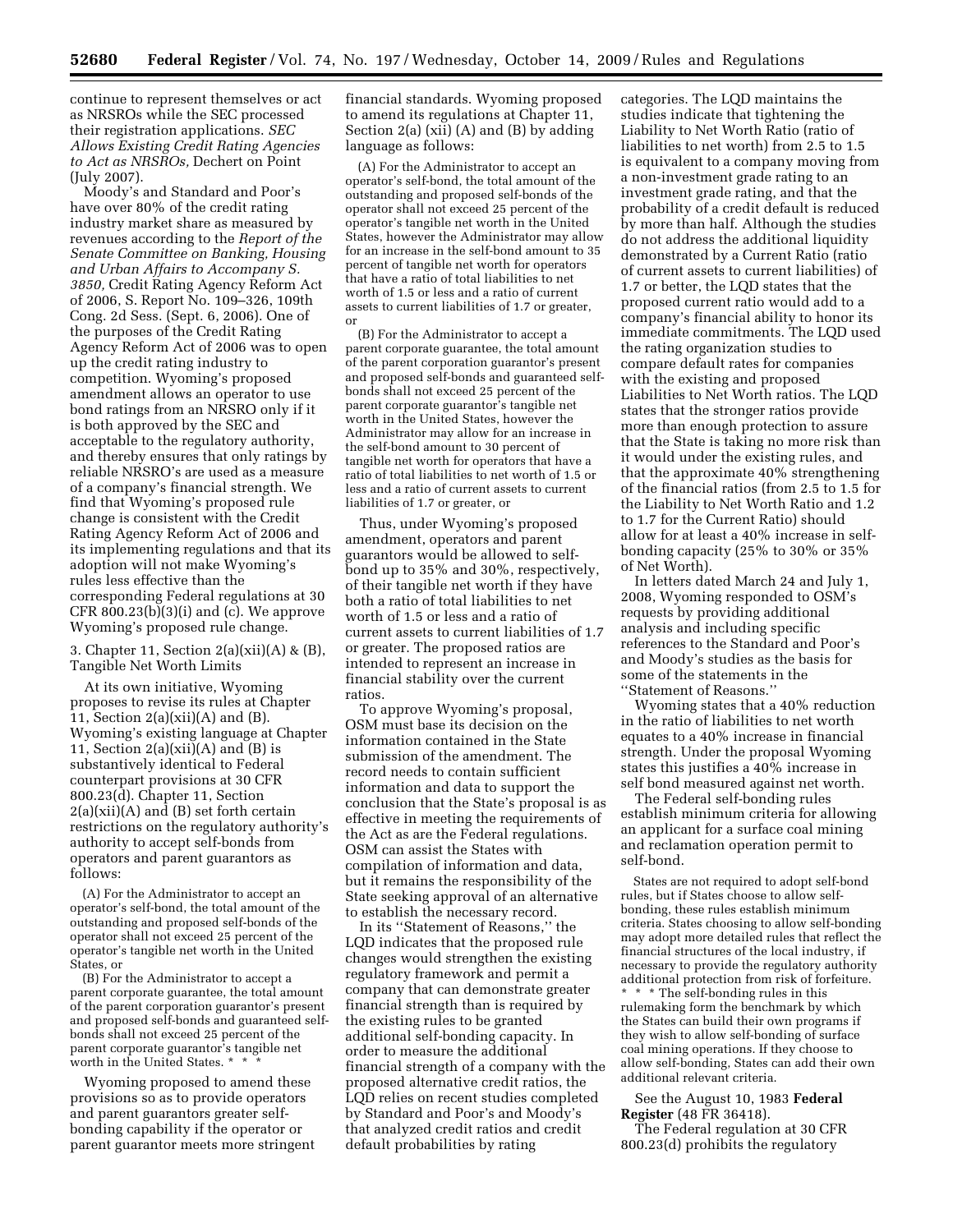authority from accepting operator selfbonds or parent corporate guarantees for self-bonds unless the total amount of the operator's or parent corporate guarantor's outstanding and proposed self-bonds and self-bond guarantees for surface coal mining and reclamation operations does not exceed 25 percent of the applicant's tangible net worth in the United States. Similarly, where a non-parent corporation proposes to guarantee an operator's self-bond, the total amount of the non-parent corporate guarantor's present and proposed selfbonds and guaranteed self-bonds shall not exceed 25 percent of the guarantor's tangible net worth in the United States. In establishing the self-bonding rules

OSM reasoned that—

Although the requirements of these rules are such that only well-established, financially solvent business entities will qualify for self-bonding, there is always an element of risk involved in underwriting the obligations of such companies. The 25 percent restriction provides a financial cushion, in the event that a self-bonded entity should fail, to allow the regulatory authority to attempt to recoup self-bonded amounts from assets of the bankrupt entity.

See the August 10, 1983 **Federal Register** (48 FR 36425).

Wyoming's proposal combines and links two distinct self-bonding requirements: Financial strength defined by eligibility criteria and limits on allowable self-bond amounts relative to a company's tangible net worth. Wyoming attempts to directly equate an increase in financial strength (eligibility requirements) to an increase in financial risk (self-bond limits). As noted above, Wyoming states that the approximate 40% strengthening of the eligibility financial ratios (from 2.5 to 1.5 for the Liability to Net Worth Ratio and 1.2 to 1.7 for the Current Ratio) should allow for at least a 40% increase in selfbonding capacity (25% to 30% or 35% of Net Worth).

Preamble language cited above makes clear that the Federal limit for selfbonds relative to a company's tangible net worth in the United States provides a financial cushion, in the event that a self-bonded entity should fail, to allow the regulatory authority to attempt to recoup self-bonded amounts from assets of the bankrupt entity. The limits of selfbonding amounts relative to a company's tangible net worth and financial strength defined by eligibility requirements are independent requirements under OSM's regulations. The Federal eligibility requirements at 30 CFR 800.23(b) are believed to ensure adequate financial stability. We agree that companies meeting more stringent financial standards should be less likely

to go bankrupt. We do not agree with Wyoming's rationale to directly equate the percentage increase in financial strength required for eligibility to the percentage increase in allowable selfbond. There is insufficient basis to conclude that a 40% change in the ratio that represents financial strength means a 40% change in financial strength. Furthermore, the record does not support a conclusion that a one-to-one correlation exists between an increase in financial strength ratios for eligibility and an increase to self-bond limits.

Therefore, we cannot find the proposal to increase allowable self-bond to be no less effective than the Federal regulations and we disapprove it.

### *B. Revisions to Wyoming's Rules With No Corresponding Federal Statute or Regulation*

1. Chapter 11, Section  $2(a)(xii)(D)$  & (E), Acceptance of Foreign Corporate Guarantees and Informational Requirements for Self-Bond Operator and Guarantor Applicants That Include Foreign Assets in Tangible Net Worth Calculations.

At its own initiative, Wyoming proposes to add provisions allowing the Administrator to accept self-bond guarantees from foreign companies and describing informational requirements for self-bond operator and guarantor applicants that include assets outside the United States in their tangible net worth determinations. In its ''Statement of Reasons,'' the LQD notes that the proposed rules provide additional protection to the State if the parent or non-parent guarantor is a foreign company, and allow those companies to rely upon their non-domestic assets in measuring net worth.

Under Wyoming's proposal, in order to use foreign assets in its tangible net worth determination, the company must provide a legal opinion concerning the collectability of the self-bond in a foreign country and a separate bond to be used in the event the self-bond must be collected. The legal opinion and the requirement for a separate bond to cover the cost of collecting a self-bond for a foreign guarantee is deemed necessary because of the different legal systems that may have to be used to collect the bond. It also may be necessary to employ a foreign legal corporation to pursue the collection in foreign courts. The LQD further states that the Wyoming Attorney General's Office will review the opinion from the international law firm. The State is able to monitor the status and valuation of the assets used to support the self-bond because the operator is required to submit an audited financial statement

that includes such information as set forth in Chapter 11, Section 4. In addition, the audited financial statement must be in accordance with generally accepted accounting principles adopted by the United States Financial Accounting Standards Board. Chapter 11, Section 4 also provides the LQD with the authority to require quarterly reporting if it determines that the financial condition of the company warrants closer scrutiny. Lastly, Chapter 11, Section 5(a) allows the Administrator to require the operator to replace the self-bond if for any reason the Administrator determines that the self-bond does not provide the protection required by the Wyoming Department of Environmental Quality Act. The rule allows the operator 90 days to replace the self-bond.

Our evaluation of Wyoming's proposal to allow tangible net worth determinations to include assets in foreign countries focused on whether the proposal is consistent with the Federal requirement at 30 CFR 800.23(d) that an applicant's tangible net worth be ''in the United States.'' In adopting the Federal self-bonding regulations, OSM clarified in the August 10, 1983 preamble for 30 CFR 800.23(d) that ''all self-bonds of the applicant for surface coal mining and reclamation operations shall be considered and that, to facilitate recovery of self-bonded amounts in the event of bankruptcy, net worth must be net worth in the United States.'' See 48 FR 36422, 36425. Our evaluation focused on the risks associated with the ability to recover foreign self-bonded amounts in the event of bankruptcy.

We notified Wyoming of our concerns with their proposal by letter dated May 26, 2006 (Administrative Record No. WY–40–08). Among other things, we recommended that Wyoming revise its proposed rule language in (I) to require that a legal opinion assure that the bond is in fact collectable and explain how it is to be collected.

Wyoming responded by letter dated June 23, 2006 (Administrative Record No. WY–40–09) and submitted additional explanatory information about its self-bonding rules with respect to the inclusion of foreign assets as part of a company's tangible net worth and the eligibility of foreign companies to self-bond or guarantee a self-bond.

Wyoming stated that Sections 2(a)(xii)(D) and (E) are a subset of a larger set of financial information required as part of the self-bond application process, and that the Administrator's approval is conditioned on the applicant's submission of additional financial data set forth in Sections  $2(a)(xii)(A)$ –(E). Wyoming also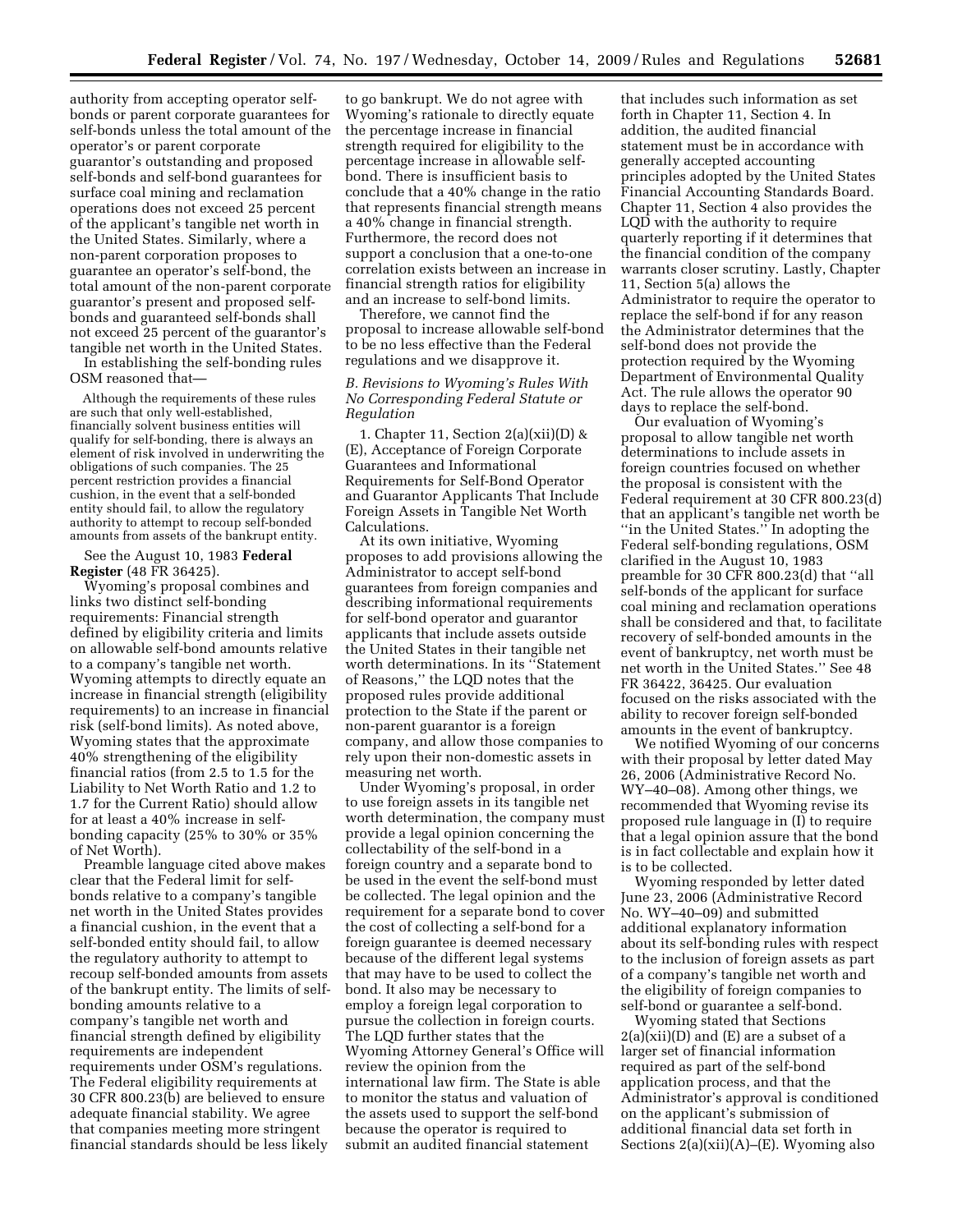maintained that the requirement in Section 2(a)(xii)(E)(I) that the legal opinion be ''from a firm recognized to do business in the country of the firm's international headquarters concerning the collectability of a self-bond in the foreign country,'' serves to verify that the self-bond can in fact be collected and will also explain how it is to be collected.

Wyoming went on to state that, in order to form an opinion on either of these issues, one must first conclude that the bond is collectable and that an explanation of the methods used to collect the bond would be implicit in any legal opinion estimating the cost of recovering the self-bond. Wyoming stated that the legal opinion is a tool that allows the Administrator to make an informed decision on whether to accept or reject the self-bond and indicated that the Administrator would be likely to reject a self-bond application if the legal opinion stated that it would be difficult and costly to collect the self-bond. Wyoming explained that, in that event, the Administrator could require additional financial assurances to limit the risk of collecting the bond amount or recovering foreign assets.

As a result, Wyoming asserted, the rules as submitted already require that the legal opinion discuss whether a selfbond is in fact collectable, as well as the methods of collection. Next, Wyoming explained that the availability of methods for collecting assets of nonparent foreign guarantors will be discussed as part of the legal opinion required by Section 2(a)(xii)(E)(I). After the legal opinion and all other relevant materials are reviewed, the Administrator can make an informed decision whether to accept or reject a self-bond application. Wyoming also stated that, because of the flexibility built into the self-bond regulatory framework, the Administrator may request additional guarantees that the self-bond or foreign assets are in fact collectible.

Insofar as collecting assets of nonparent foreign guarantors who may not have any assets in the U.S., Wyoming states that this situation will be avoided because financial data is required of all guarantors and Section 3(b)(ii) requires non-parent guarantors to submit an indemnity agreement along with an affidavit that certifies that such an agreement is valid under all applicable Federal and State laws. Lastly, Wyoming refers to Section 2(a)(xii)(C) which requires that ''the total amount of the non-parent corporate guarantor's present and proposed self-bonds and guaranteed self-bonds shall not exceed

25 percent of the non-parent corporate guarantor's tangible net worth in the United States.''

For several reasons, we find that Wyoming's proposal does not satisfactorily address concerns relating to the inherent risks associated with collecting non-domestic assets and recovering self-bonded amounts in the event of bankruptcy of a company without assets in the United States sufficient to cover reclamation costs. A sample legal opinion supplied by industry in support of Wyoming's proposal demonstrates that, in the event of an operator or parent guarantor bankruptcy, the collection of nondomestic assets could be prohibitively difficult and costly. The opinion's identification of an extremely broad range of potential bond recovery costs, based upon numerous assumptions and subject to many qualifications, resulted in the opinion not providing any solid assurance of recoverability of foreign assets.

Proposed subsection (E)(I) does not expressly require that the legal opinion confirm that the bond would be collectible, nor does it require a detailed explanation of the requirements and procedures to file and enforce a selfbond guarantee based on foreign assets. There is no requirement that the legal opinion verify the foreign company's and/or its signatory's authorities to guarantee reclamation obligations or indemnify United States governmental entities. Nor is the legal opinion required to explain applicable principles of corporate and bankruptcy law in the relevant country and its likely effects on the recoverability of reclamation bonds and guarantees. It is unclear how the requirement that the legal opinion be from ''a firm recognized to do business in the country of the firm's international headquarters'' provides any additional assurance of recoverability of foreign assets which could potentially be located anywhere in the world.

Many Wyoming mines include Federal land and the United States must be named as a beneficiary, co-payee, coobligee, etc., on bonds for such mines. It is therefore likely that OSM would incur substantial costs in the event of a forfeiture of a self-bond of a company lacking assets in the United States sufficient to cover reclamation costs. OSM finds that the Wyoming proposal does not provide sufficient assurance of performance of reclamation responsibilities for Federal lands and is inconsistent with the Federal regulations at 30 CFR 800.23(d).

Wyoming referred OSM to the Administrator's discretion to deny

applications for self-bond guarantees from foreign corporations. Wyoming notes that if an application to self-bond is rejected on the basis of the legal opinion, the Administrator can request additional financial assurances which limit the risk of collecting the bond amount or recovering foreign assets. Chapter 11, Section 3(a)(i) provides that the Administrator's decisions to approve or reject a self-bond application must meet the demonstrations required by W.S. 35–11–417(d). The referenced statutory provision allows the Administrator to accept the bond of the operator without separate surety when the operator ''demonstrates to the satisfaction of the director the existence of a suitable agent to receive service of process and a history of financial solvency and continuous operation sufficient for authorization to self-insure or bond this amount.'' Based on this general language, we remain unclear as to the specific circumstances under which the Administrator may exercise his or her discretion to reject a self-bond application. Similarly, we do not fully understand what Wyoming means when it refers to requesting ''additional financial assurances'' from foreign corporations in the event that a selfbonding application is rejected by the Administrator.

Moreover, according to Wyoming's June 23, 2006 response letter, self-bond guarantees by non-parent foreign corporations are subject to the limitations of subsection (C) of Section 2(a)(xii). That subsection currently restricts self-bonds to 25% of the nonparent corporate guarantor's tangible net worth ''in the United States.'' While retaining the applicability of that subsection to non-parent foreign corporations would not cause the State program to be less effective than the Federal rules, applying that provision would appear to effectively negate Wyoming's purpose in elsewhere proposing to amend its rules to allow the use of a non-parent guarantor's foreign assets in computing tangible net worth.

We also note that the meaning and applicability of proposed Chapter 11, Section  $2(a)(xii)(D)$  are unclear. Subsection (D) states that ''If the *operator* chooses to include assets outside the United States in their tangible net worth, the Administrator shall require the information required under subsection (E).'' (Emphasis added). Given that subsection (E) identifies information required of a foreign corporate guarantor, not the operator, the requirements of subsection (D) are unclear.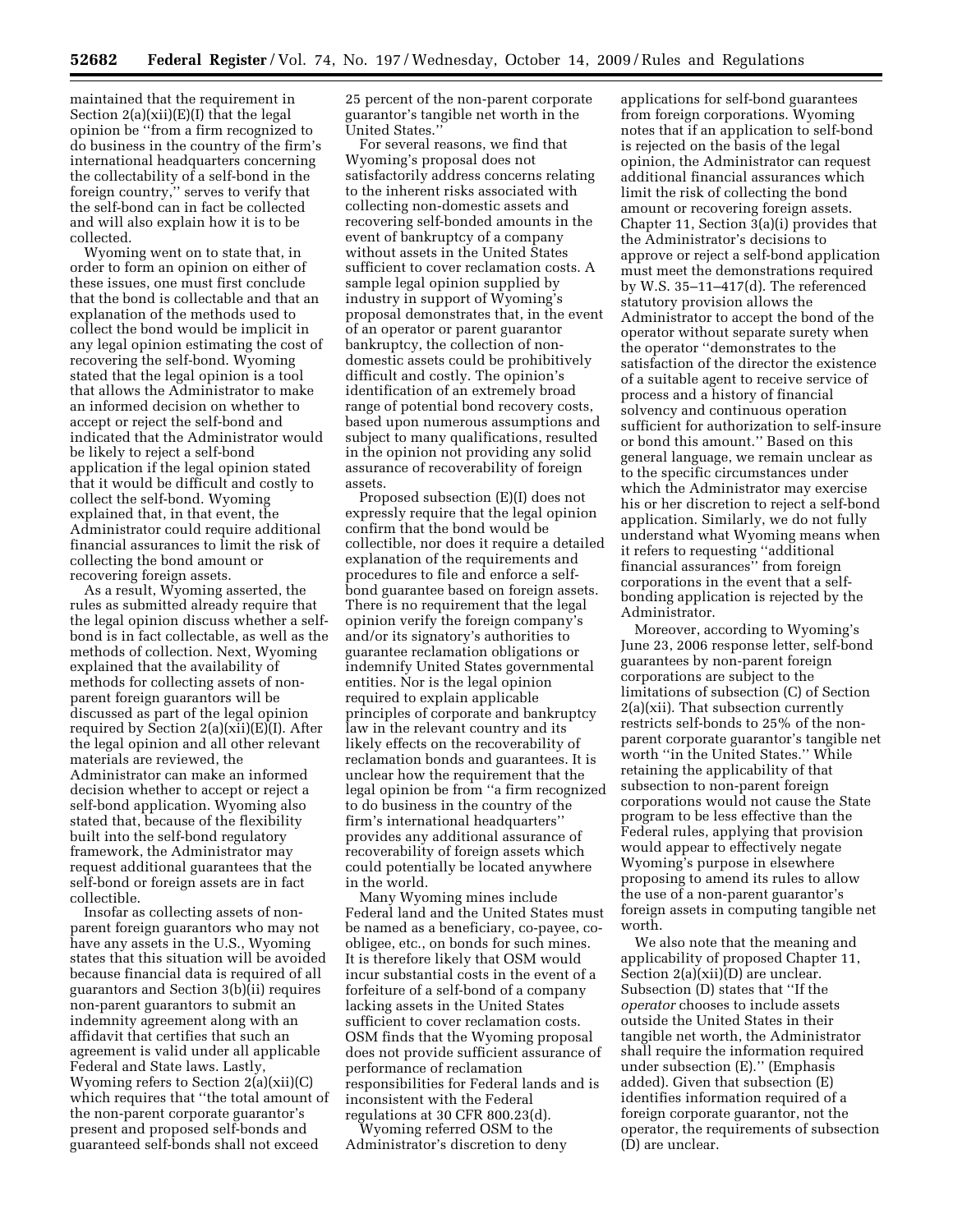Based on the discussion above, we find that Wyoming's proposed regulations at Chapter 11, Section  $2(a)(xii)(D)$  and  $(E)$  are less effective than the Federal regulations at 30 CFR 800.23(d) the Secretary's regulations in meeting the requirements of SMCRA. The uncertainties and risks associated with cost recovery and enforcement of self-bonds of companies without sufficient assets in the United States to cover costs of reclamation are too great for us to approve their use in the absence of a Federal rule change. Accordingly, we are not approving Wyoming's newly-created rules at Chapter 11, Section 2(a)(xii)(D) and (E), concerning foreign corporation guarantors.

# **IV. Summary and Disposition of Comments**

#### *Public Comments*

We asked for public comments on the amendment (Administrative Record Nos. WY–40–3 and WY–40–10). Four comments were received; three from industry groups and one from a Federal Agency, all in support of Wyoming's proposed rule changes.

#### *Industry Group Comments*

On April 21, 2006, the Wyoming Mining Association (WMA) commented on the proposed amendment (Administrative Record No. WY–40–4). The WMA provided comments in response to concerns that OSM had previously raised in connection with Wyoming's proposed rule changes on self-bonding. Specifically, with respect to raising the tangible net worth limits, the WMA provided an analysis in support of the increase and commented that the proposed rule change addresses the severe shortage of surety bonds and the ''one size fits all'' 25 percent limit by allowing more of the exposure to be shifted to Wyoming without increasing the risk undertaken by the State. The WMA further noted that, by providing the higher bonding amount, Wyoming is creating an incentive for companies to strengthen their balance sheets. Regarding the issue of monitoring the status and valuation of foreign company assets as the base for self-bonds, the WMA commented that the current policy for foreign parent guarantors would apply to foreign company assets used directly for self-bonds. Specifically, as a stipulation to approved use of foreign assets for selfbonding purposes, Wyoming requires interim reporting on the continued qualification for self-bonding based on the extent of financial strength and bonding levels. The WMA goes on to

state that the reporting information includes data regarding the status and categorization of foreign assets. With respect to the reporting requirements and standards that would apply to foreign companies, the WMA noted that Wyoming's rules already provide the Administrator with the authority to require frequent status reporting if the financial condition of the [foreign] company warrants closer scrutiny, and that reporting standards and requirements are case-dependent, corresponding to the demonstrated financial strength of a company. The WMA further commented that the valuation of foreign assets will be determined through audited financial statements which shall be in English and shall be prepared with generally accepted accounting principles, as adopted by the United States Financial Accounting Standards Board. Those methods will provide the valuation of assets equivalent to evaluation of U.S. based assets. The WMA responded to OSM's concerns related to monitoring or requiring reports of legal changes affecting the status and liquidity of foreign assets by stating that Wyoming will require interim status reporting on the continued qualification for selfbonding, which will include information regarding the status and form of foreign assets. In response to OSM's concerns related to conducting an independent legal review prior to acceptance of a foreign parent or nonparent guarantee to verify that the legal opinion provided by the international firm concerning the enforceability of an indemnity agreement is accurate, the WMA commented that Wyoming utilizes the services of the State Attorney General's Office to review the legal opinion, which serves as a second independent legal review. The WMA stated that Wyoming's current regulations at Chapter 11, Section 5(a), allowing for the substitution of an alternate bond within 90 days if an operator no longer qualifies under the self-bonding program, provides a time frame within which a company must replace self-bonds. Lastly, the WMA stated that Wyoming's current policy that conditions approval of self-bonding using foreign assets on interim status reporting of those assets provides a mechanism for identifying the potential for such assets being nationalized or becoming illiquid as a result of a legal change in the country where they are located. The WMA urged OSM to approve the changes as consistent with and no less effective than SMCRA and the Federal regulations.

The National Mining Association (NMA) commented in a May 17, 2006, e-mail (Administrative Record No. WY– 40–6). The NMA stated that it adopts the April 21, 2006, comments filed by the Wyoming Mining Association. The NMA further noted that it also believes it is important for OSM to consider that, due to factors unrelated to any loss experience for reclamation bonds, surety capacity for reclamation obligations has diminished substantially as compared to five or six years ago. As a result, the NMA asserted that carefully crafted revisions to State programs which make alternatives to surety more readily available are both a necessary and responsible response to this fundamental change in the surety market. Lastly, the NMA commented that Wyoming coal mines are owned and operated by well-capitalized companies which take their stewardship responsibilities seriously, and that the revisions to the Wyoming State program ensure that the objectives of the performance bonding requirements in Section 509 of SMCRA will be met. The NMA also urged OSM to approve the revisions as being no less effective than SMCRA and its implementing rules.

On August 14, 2006, Rio Tinto Energy America (RTEA) provided comments in support of Wyoming's June 23, 2006, response to our May 26, 2006, issue letter on the proposed amendment (Administrative Record No. WY–40–11). RTEA owns and operates three mining operations in the Powder River Basin in Wyoming. RTEA commented that Wyoming's June 23, 2006, letter notes that the proposed rule holds additional qualifying requirements when foreign assets are utilized for self bond guarantees. RTEA further commented that the additional requirements, which provide a strong base to assess risk acceptability for foreign assets, include: A legal opinion providing detailed information on the self-bond collectability; a legal opinion on projected costs to collect upon a selfbond in the foreign venue; a separate surety bond to address the projected costs to collect upon the self-bond; additional demonstrations of financial strength; and any other information determined necessary by the Administrator for evaluation. RTEA also noted that the required legal opinions are to be reviewed by both the Wyoming Attorney General's Office and the Administrator. RTEA goes on to state that these measures are more stringent and require greater information and demonstrations than do those applying to domestic company self-bonds or guarantees to self-bond. Next, RTEA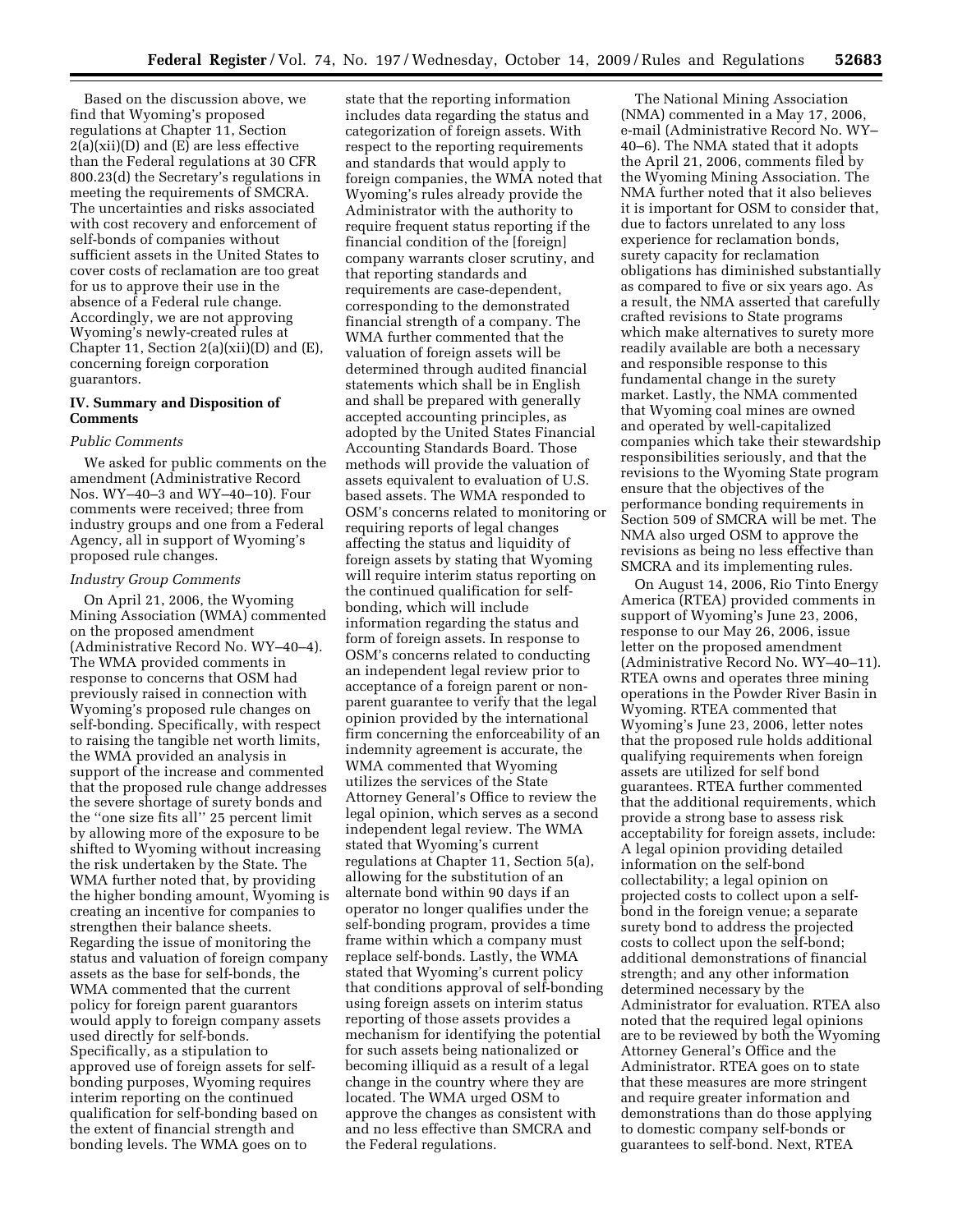commented that the final determination to accept or deny such applications remains at the discretion of the Administrator, providing measures for additional assurances of financial strength and low risk if necessary. Lastly, RTEA stated its agreement with Wyoming's determinations that the amendment, as submitted, contains the flexibility to require any necessary assurances from the applicant in order to ensure that the State is not taking an undue risk when accepting a self-bond or guarantee. RTEA commented that Wyoming's explanation provides a strong basis for OSM to approve the proposed amendment, and it urged OSM to approve the proposed amendment without further revision.

With respect to Wyoming's proposal to raise the tangible net worth limits and provide operators and parent guarantors greater self-bonding capability if they meet the more stringent ratios of total liabilities to net worth and current assets to current liabilities, we refer the commenters to Finding No. III.A.3. for a detailed explanation as to why the proposed revisions to Chapter 11, Section  $2(a)(xii)(A)$  &  $(B)$  are not being approved.

In response to comments regarding Wyoming's proposal concerning acceptance of foreign corporate guarantees and informational requirements for self-bond operator and guarantor applicants that include foreign assets in tangible net worth calculations, we refer the commenters to Finding III.B.1. for a detailed explanation as to why we are not approving Wyoming's newly-created rules at Chapter 11, Section 2(a)(xii)(D) and (E), respectively.

#### *Federal Agency Comments*

Under 30 CFR 732.17(h)(11)(i) and section 503(b) of SMCRA, we requested comments on the amendment from various Federal agencies with an actual or potential interest in the Wyoming program (Administrative Record No. WY–40–3). We received comments from one Federal Agency.

The Bureau of Land Management (BLM) commented in an April 28, 2006, e-mail (Administrative Record No. WY– 40–5). The BLM stated that the revised Wyoming proposal addresses its programs, and it agrees with the changes.

### *Environmental Protection Agency (EPA) Concurrence and Comments*

Under 30 CFR 732.17(h)(11)(i) and (ii), we are required to get concurrence from EPA for those provisions of the program amendment that relate to air or water quality standards issued under

the authority of the Clean Water Act (33 U.S.C. 1251 *et seq.*) or the Clean Air Act (42 U.S.C. 7401 *et seq.*). None of the revisions that Wyoming proposed to make in this amendment pertains to air or water quality standards. Therefore, we did not ask EPA to concur on the amendment.

# *State Historic Preservation Officer (SHPO) and the Advisory Council on Historic Preservation (ACHP)*

Under 30 CFR 732.17(h)(4), we are required to request comments from the SHPO and ACHP on amendments that may have an effect on historic properties. On March 24, 2006, we requested comments on Wyoming's amendment (Administrative Record No. WY–40–3), but neither responded to our request.

#### **V. OSM's Decision**

Based on the above findings, we approve, with the following exceptions, Wyoming's March 7, 2006 amendment.

As discussed in Finding No. III.A.1, we are deferring our decision on Wyoming's proposed rule change at Chapter 1, Section 2(k) that expands the definition of ''bond'' to allow for acceptance of alternative financial assurances which provide comparable levels of assurance for reclamation performance, and also requires OSM approval of those assurances.

We do not approve the following provisions.

As discussed in Finding No. III.A.3, we are not approving Wyoming's proposed rule changes at Chapter 11, Section 2(a)(xii)(A) and (B), respectively, concerning acceptance of a larger percentage of self-bonds relative to tangible net worth for operators and parent corporate guarantors above those currently permitted by the Federal rules.

As discussed in Finding No. III.B.1, we are not approving Wyoming's newlycreated rules at Chapter 11, Section  $2(a)(xii)(D)$  and  $(E)$ , concerning acceptance of foreign corporate guarantees and informational requirements for self-bond operator and guarantor applicants that include foreign assets in tangible net worth calculations.

We approve the rules as proposed by Wyoming with the provision that they be fully promulgated in identical form to the rules submitted to and reviewed by OSM and the public.

To implement this decision, we are amending the Federal regulations at 30 CFR Part 950, which codify decisions concerning the Wyoming program. We find that good cause exists under 5 U.S.C. 553(d)(3) to make this final rule effective immediately. Section 503(a) of SMCRA requires that the State's program demonstrates that the State has the capability of carrying out the provisions of the Act and meeting its purposes. Making this regulation effective immediately will expedite that process. SMCRA requires consistency of State and Federal standards.

#### *Effect of OSM's Decision*

Section 503 of SMCRA provides that a State may not exercise jurisdiction under SMCRA unless the State program is approved by the Secretary. Similarly, 30 CFR 732.17(a) requires that any change of an approved State program be submitted to OSM for review as a program amendment. The Federal regulations at 30 CFR 732.17(g) prohibit any changes to approved State programs that are not approved by OSM. In the oversight of the Wyoming program, we will recognize only the statutes, regulations and other materials we have approved, together with any consistent implementing policies, directives and other materials. We will require Wyoming to enforce only approved provisions.

### **VI. Procedural Determinations**

#### *Executive Order 12630—Takings*

This rule does not have takings implications. This determination is based on the analysis performed for the counterpart Federal regulation.

# *Executive Order 12866—Regulatory Planning and Review*

This rule is exempted from review by the Office of Management and Budget (OMB) under Executive Order 12866 (Regulatory Planning and Review).

### *Executive Order 12988—Civil Justice Reform*

The Department of the Interior has conducted the reviews required by section 3 of Executive Order 12988 and has determined that this rule meets the applicable standards of subsections (a) and (b) of that section. However, these standards are not applicable to the actual language of State regulatory programs and program amendments because each program is drafted and promulgated by a specific State, not by OSM. Under sections 503 and 505 of SMCRA (30 U.S.C. 1253 and 1255) and the Federal regulations at 30 CFR 730.11, 732.15, and 732.17(h)(10), decisions on proposed State regulatory programs and program amendments submitted by the States must be based solely on a determination of whether the submittal is consistent with SMCRA and its implementing Federal regulations and whether the other requirements of